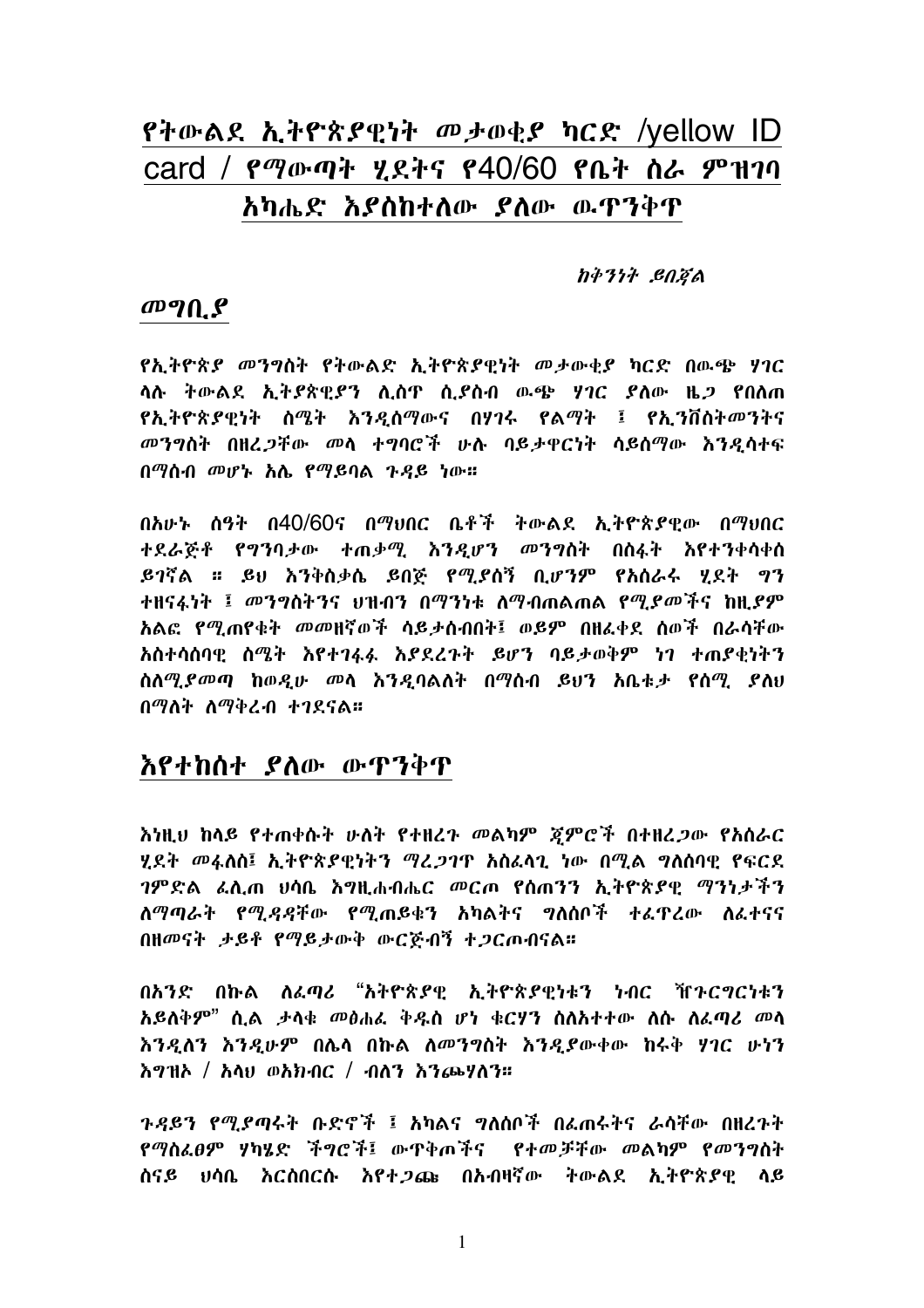መደናበር፡ ራስ ምታት፤ መያዣ መጨበጫና ውል ያጣ ጉዳይ እየሆነበት *ይገ*ኛል። ዜ*ጋው መንግ*ስት ሊሰዋ ያሰበው የቤት መስራት እድል ተጠቃሚ ለመሆን የቢጫ ካርድ እንደሚያስፈልገው በመመዘኛነት *ማ*ስቀመጡ ካለው ተጨባጭ እውነታዊ ክስተት ጋር አስፈላጊነቱ አሌ የማይባል ጉዳይ መሆኑ የሚደገፍና የሚያስኬድበት ሁኔታ እንዳለ እንቀበላለን።

መንግስት ሆነ አስፈፃማ አካለት የምዝገባና የአትዮጵያዋነትን ማንነት የማጣራቱን ስራ በ*ዳ*ያስፖራ ስሚገኙ የልማት ማህበራትና መሰል ተቋማት በመስጠት ስራውን በቅንነት ስማካሄድ ማስቡ የማደገፍ በመስልም ተቀማቱ ያልተመልከቷቸው ህፀፆች እየታዩ ስለመጡ የእርምት እርምጃ እንዲወሰድባቸው እያሳሰብን ማሳሰበያችን እንደማከተለው እናቀርባለን።

በውጭ ሃገር የኢትዮጵያዊያንን መላ ምልሁ የብሄር ብሄር ማንነታችንን፤ ብዝሃነታችንና እኛነታችን ወክለው የተድራጁ ማሀበራት ስለሌሉ እንዳለፌው ስረዓት የብሔር ብሔረሰብ አባላት በውሸት ጉዳቱንና የነገውን ጣጣ ሳያገናዝቡ ማንነታቸውን በዋቅም ተገደው ስመስወዋ ሲ*ዳ*ዱ እየታየ በመሆኑ ።

የእንግሊዝ ፤ የአሚረካና የአውሮፓ ፓስፓርታቸውን ያያዙ ትውልየ ኢትዮጵያዊያን የትውልድ ቦታቸው እስከተወለዱበት ቀየ ድረስ ኢትዮጵያዊ ሽዋ ፤ ጎንደር ፡ ጎጀም ፤ አዌ ዞን ፤ ወለጋ ፤ ወላይታ ሌላም በሚል ታትቶ ስፍሮ እያለ የኮሚኒቲ ተወካዮች በተለይ የነፍጠኝነት ስሜት ያለቀቃቸው የአማራው ተወካይ ነን ተብየወች *ማ*ን እንዳዘዛቸው ባል**ግባን መልኩ ቅን የአ**ማራ ልጆች ተው እያሉና አካሄዳቸው እንደማይዋጣ እየመከሩ በማን አለብኝነት ግለሰቦች አዲስ አበባ ና መስል ቦታወች በመወስዳቸው ብቻ ወጣት እህቶቻችንና ወንድሞቻችን ማንነታቸውንና ከቤተሰቦቻቸው የወረሱትን እነሱነታቸውን "አማራነትህንና ኢትዮጵያዊነትህን አስረግጥ በሁለት ምስክር" እየተባለ ውስጣዊ ስሜታቸው ባልተቀበለው መልኩ የስራውን ሂደት ለማከነወን መዳዳቱ ህሊናን <u>የሚቆጠቁጥ ፤ የተወካዩ አማራነት፤ ዓላማና ማንነት ሊፌተሽና መላ ሊባልለት</u>  $370A$  አንስለን ።

ልማት ማህበሮችም በየሃገሩ ቻርተርና ቻሪቲ ሕግ የሚተዳደሩ በመሆኑ ከቆሙበት ዓላማ አንፃር ከፖለቲካ፤ በሃይማኖትና በዘር ጉዳይ ላይ ጣልቃ እንዳይገቡ እያተተ ይህን ውል ረስተው ሃገራዊ ማንነትን ይባስ ተብሎ ታሳቁን ባስመታውቂያ ኩሩ በውጭ ወራሪ ያልተደፊረ የኢትዮጵያ ሕዝብ ባጎብዳጆችና የኢትዮጵያዊነት ውል በሌላቸው ግለሰቦች "ኢትዮጵያዊ ነህ ሆይ" ብሎ ከመጠየቁ አልፎ በሁለት ምስክር አምዋተ ኢትዮጵያዊነትህን አስመስክር ብሎ መጠየቆ አጃሂብ የምያስኝ አሳፋሪ ፤በወራራው ዘመን ጠሳት ካደረገው ድፍረት የማይተናነስ ተንኮስ ዋንስስ ሴራ በመስራት ላይ መሆኑን ልንገልፅ እንወዳለን ።

 $\overline{2}$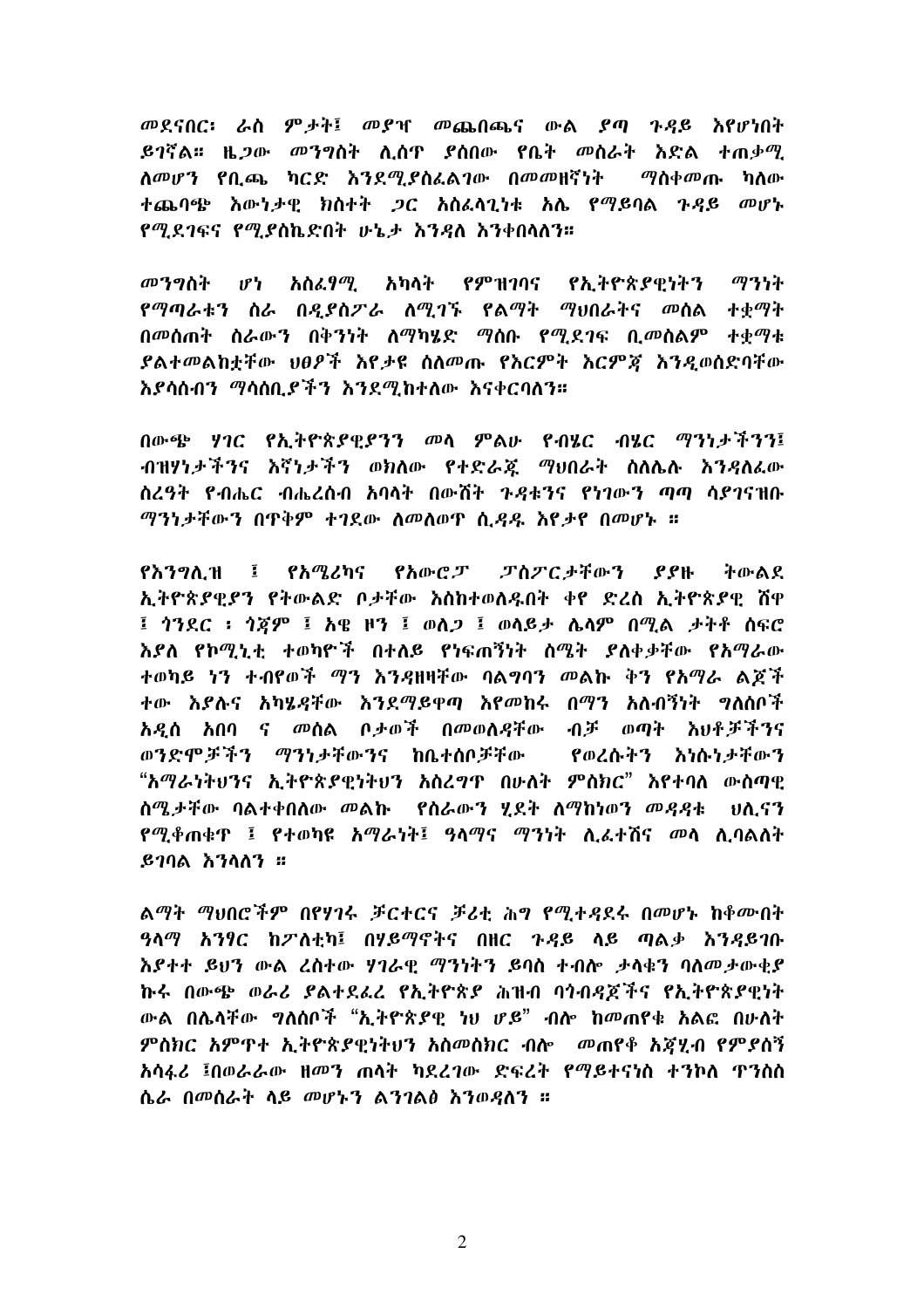ሃገሬ ምኝ ነሽ ተላላ የሞተልሽ ቀርቶ የገደልሽ በላ<sup>"</sup> የሚለው የተለምዶ አባባል ዘመኑ ያስረጀው አባባል ቢሆንም

ዛሬ ግን ጊዜና ዘመን አያመጣው የለ

"ዘመን መንገድ የስው ሩቅ መዳረሽ ዲካው፡

ኢትዮጵያዊው አሳቻ ላይ ቆም ይጠየቀው ሾመር አንተ ማነሀ ብሎ

> ማተብ፤ ማንነት ተረስቶ ዘመን ከሰው ልቆ"

በአሁኑ ሰዓት ኢትዮጵያ ዲሞክራሲን የምትከተል ሃገር በመሆንዋ ለስደት ተዳርጎ <u>የሚገኘው ኢትዮጵያዊ በዋገኝነት እጁን በስጠበት በምዕራቡ ዓለማት የመኖሪያ</u> ፍቃድ ለማግኘት ሲል ኢትዮጵያዊው ኤርትራዊ አግዳሁም ሱማሌ ነኝ በማለት ማንነቱንና ስሙን ስመስወዋ የሚያስገድዱና በዚህ አካሄድ የመኖሪያ ወረቀት እደገኘ እንደሆነ የአደባባይ ማስጥር ከሆነ ውሎ አድሯል።

በተለያዩ ዓለማት ውስን የልማት ማህበራት ይገኛሉ አነሱም የትግራይ ልማት *ማህበር፤ የአማራ ልማት ማህበር ፤ የደቡብ ህ*ዝቦችና የሱ*ማ*ሌ *ዳደስፖራ* ማሀበራት የሚባሉ እንዳሉ ከቻርተርና ከቻሪቲ ኮሚሽን በደረሰን መረጃ ለማረጋገጥ የቻልን ሲሆን እነዚህ የልማት ማሀበራት መላውን የኢትዮጵያ ህዝቦች ብሔር ብሔረሰቦች አባላት **የማ**ይወክሉና ካላቸው ቅርበትና ቀድሞ ከመሰደድ እንዲሁም የብሄረሰቦቹ ቁዋር ብዛትን ተንተርሰው የተመሰረቱ እንደሆኑ ይታወቃል።

የትግራይ ማህበራት ትግረኛ ተናጋሪው በቋንቋው ተማስሎነት ና ከቆዳ ስፋቱ አንፃር ማን ማንነቱን ስማወቅ የማያስቸግር ቢመስልም ብዙው የትግራኛና ትግረ ተና*ጋ*ሪው ኤርትራዊ ነኝ በማለት ኢትዮጵያዊ ማንነቱን የመኖሪያ ፈቃድ ለማግኘት ሲል ስስለወጠ ኤርትራዊ እንግሊዛዊ ለመሆን የተገደደው የትየ ስሌ ነው ።

አንዳንዱም መንግስት ስሞኑን የዘረጋው እድል ተጠቃሚ ስመሆን ሲል ኢትዮጵያዊ ነኝና የትግራይ ተወሳጅ ኢትዮጵያዊነቱ ተገልፆ የቢጫው ካርድና <u>የቤት መስራቱ እድል ተጠቅሚ ልሆን እችል ዘንድ የትብብር ደብዳቤ ይፃፍልኝ</u> ብሎ *ማመ*ልከቻ ስያቀርብ አናውቅህም የሚል ምላሽ ሲ*ያገ*ኝና መንቀሳቀሻ ሲያጣ  $g_f$   $g_f$ 

3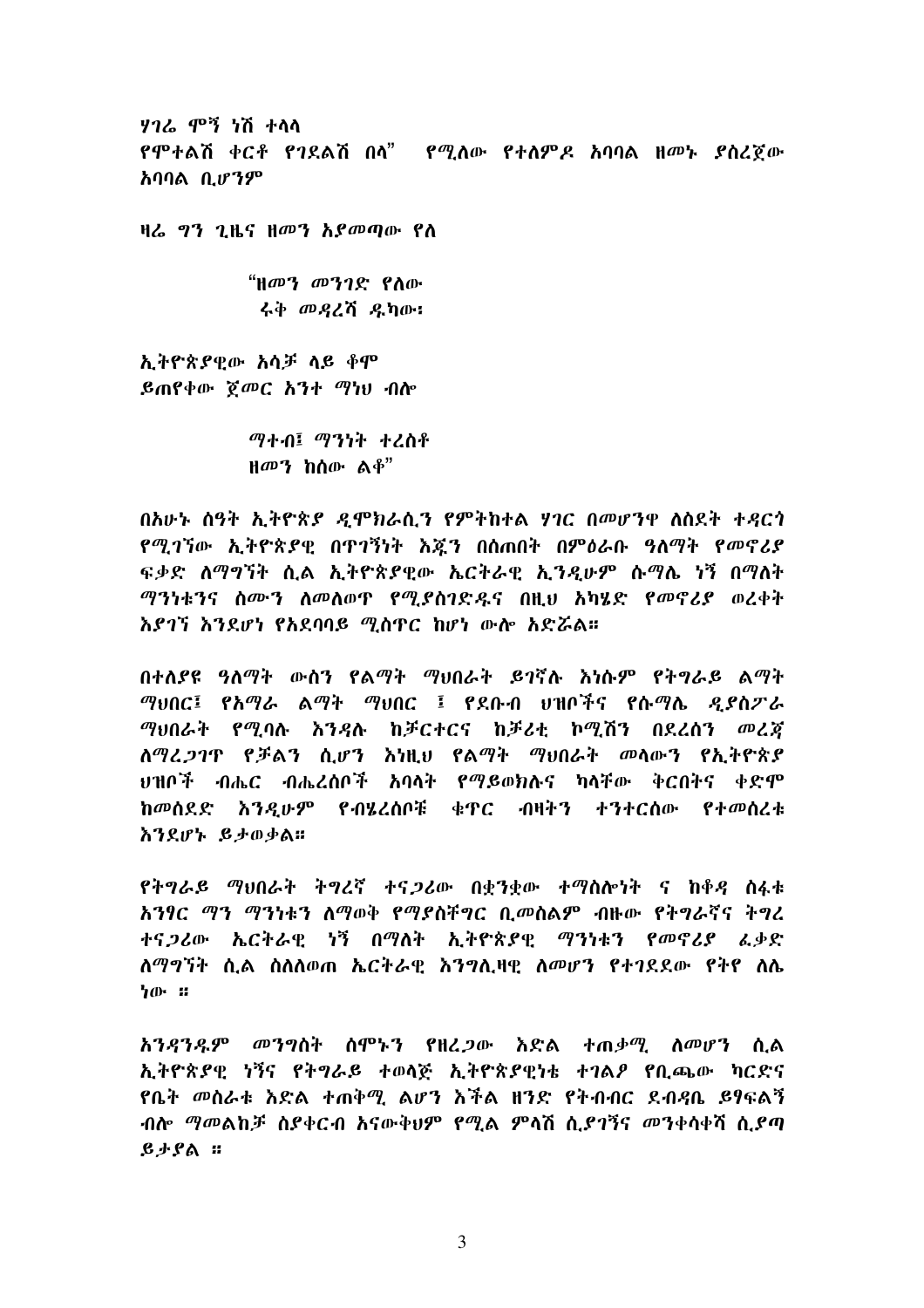ዞር ብሎ ደግሞ አማራ ነኝ የመኖርያ ፍቃድ ላገኝ ስል ማንነቴን ለወዋቅኩ እንጃ በማለት ማንነቱን ለዋቅማዋቅም ሲል "እያ በሬ ሆይ ሳሩነን አይተሀ *ገ*ድሉን ሳ*ታይ*" እንዲሉ የተለያዩ የተዘበራረቁ ሁኔታወች ላይ ትውልደ አትዮጵያዊው ተፈዋሮበታል።

አይ ዘመን አንዲል እነዘርዓይ ድረስ ፤ አብርሃ ደቦጭ ፤ አብዲሳ ሃጋና መስል የኢትዮጵያ የቁርጥ ቀን ልጆች ኢትዮጵያዊነታቸውን ባስመስከሩበት ምድር በዋቂት ኢትዮጵያዊ ነን ተብየ *ሆዳ*ም ጀቢራወች ኢትዮጵያዊነቱን ትውልደ አትዮጵያዋው እንድያስመስክርና ማንነቱን ስመሽርሽር መሞከሩ ሳራደ ሳይማዝዝዝና የታሪክ ጠባሳ ጭሮ ሳይሄድ - መላ ሊባልለት ይገባል አንላለን ፡፡

ኢትዮጵያ የሰማኒያ ብሄር ብሄረሰቦች ሃገር ስትሆን ለመስተዳደር አመችነትና አቅርቦታዊ ዝምድናን መስረት አድርጎ በአማራ ፤ በትግራይ በኦሮሚያ፤ በደቡብ ሕዝቦችና ብሔር ብሄረሰቦች ፤ በቤንሻጉል ፤ በ*ጋ*ምቤላ ፤ በአፋር፤ በሃረሬና በኢትዮጵያ ሶማሌ ክልል ተካልሳ የምትገኝ ሃገር ናት ።

በውጭ ሃገር ያሉት የብሔር ብሄረሰብና የክልል ዲያስፖራ ማህበራት የተወሰኑ በመሆናቸው በአ*ጋ*ጣ*ሚ ሆኖ የኦሮሚ* ያ ፤ የሃረራ ፡ የ*ጋም*ቤላ ፤ የቤንሻንል ፤ የሃፋር ብሔረሰብ አባላት የቢጫ ካርድ ለማግኘት ኢትዮጵያዊነታቸውን የሚገልፅ መርጀወች ሲኖራቸው አይችልም የሚል ግምትም ሆነ በሌላም ሁኔታ ኢትዮጵያዊነታቸውን ስማረጋገዋ አስፌሳጊ የሚሆንበት ሁኔታ ቢፌጠር ቀስል ባስ መልኩ፤ በውስጥ አስራር፤ በሚደመችና ተፅህኖ በሌለበት ሁኔታ ሊሆን ይገባል እንስስን።

ነገር ግን የተከፈተውን አጋጣሚ በመጠቀም አማራ ያልሆኑትን አማራ ኢትዮጵያዊ እንዳባሉ የሚደስገድዱ ያልሆኑና ፊር የለቀቁ አካሔዶች እየተከሰቱ በመሆኑ ይህ በአደባባይ የሚከናውን አስራርና አካሔድ ብዙውን ኢትዮጵያዊ እንዳለፌው ዘመን በግድና በጊዚያዊ ጥቅም አማራ እያደረገውና ማንነቱን፤ ራሱን እንዲያጣና ወደፊት የሚያስከትለውን ችግር ያላገናዘበ ፤ መንግስትን <u>የሚ</u>ያስውቅስ ፤ ወደድሮው ስረዓት የሚጎተትን፤ ስሃሜትና ስአሉባል*ታ* የሚ*ያጋ*ልጥ በመሆኑ አስቸኳይ የእርምት እርምጃ እንዳወሰድ የግድ የሚል ሆኖ <u>አግኝተነዋል።</u>

ኢትዮጵያዊነትን በሌላ ኢትዮጵያዊ እያስመሰከሩ የስራው ሂደት እንዲከናወን የሚያደርጉ የኮሚኒቲ መሪ ነን ባዮች ኢትዮጵያዊነትና የውከሉት ብሄረሰብ አባልነታቸው ስለሚያጠራዋር ከልበሰለው እንጭጭ ድርጊታቸው እንዲቀጠቡ እንመክራለን።

ከዝሀ ሌላ ይህን ጉዳይ እንዲከታተሉና እንዲያስፌፅሙ የተመደቡ የየብሔረሰቡ ተወካዮች ኢትዮጵያዊው ኢትዮጵያዊነቱን ስማረ*ጋገ*ጥ የተስያዩ ዘደወችን መጠቀም ሲገባቸው ሁለት ምስክር አምጡ ብሎ በአደባባይ መጠየቁና ያስፌልጋል

 $\overline{4}$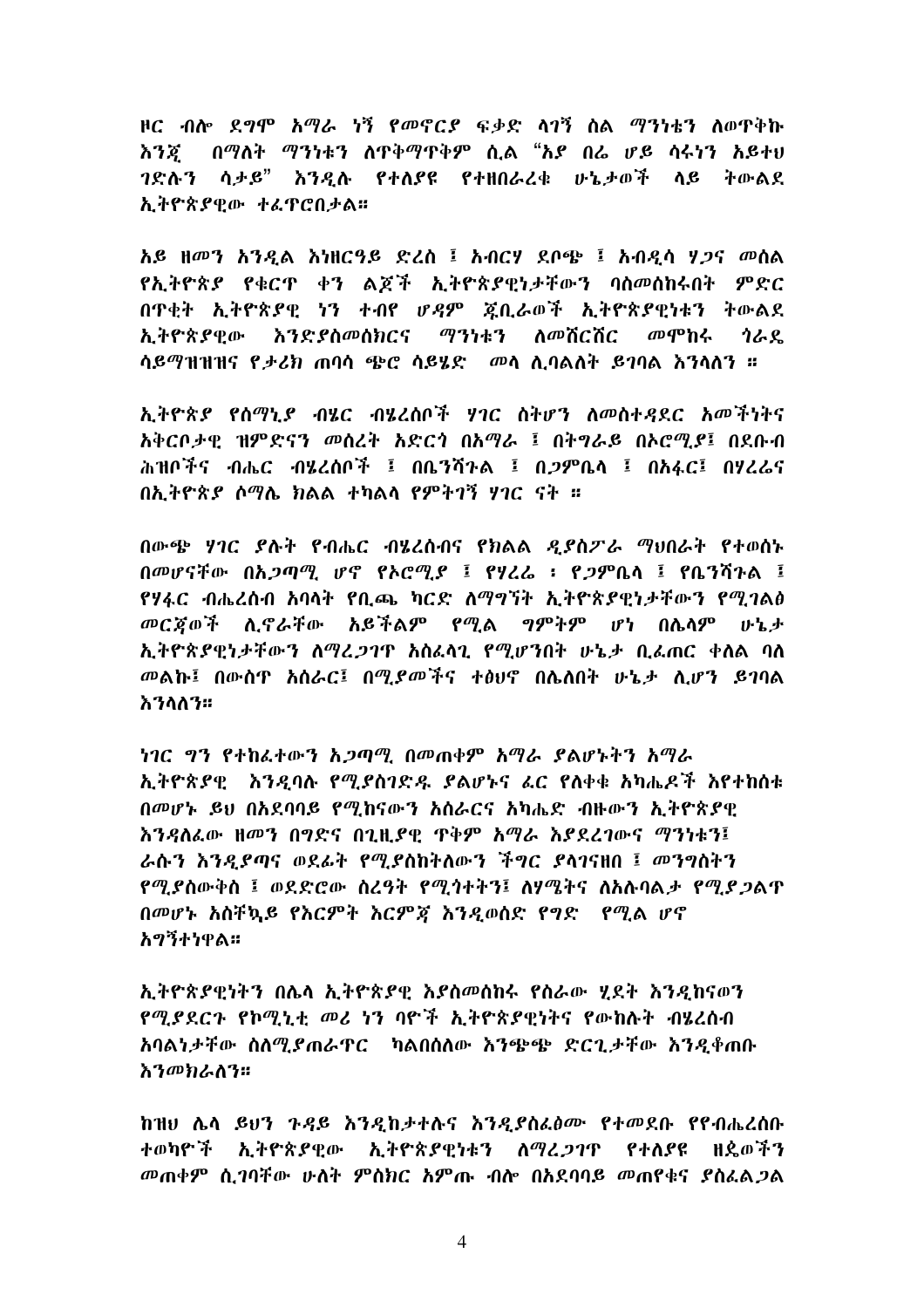የሚባለው ፈሊጥ በእውነት ዘይገርም የሚያስብል ፀረ ኢትዮጵያዊነት ፤ ራሳችው አስፈፃሚዎች የትላንት ማንነታቸው እየታወቀ ይህን ከባድ ስራ ኢንዲያከውኑና *ህፀ*ፃዊ ሳይ*ታ*ሰብበት እየተሔደበት ያለው አካሄድ የኛን መልካም ከማያስቡ ብዱኖችና ግለሰቦች ጀሮ ገብቶ የአንድስሞን መዛበቻ እንዳንሆን መንገዱን ማመቻቸቱ አስፈላጊ ስላልሆነ ከወዲሁ ይህ አካሔድ ሊቆምና እንደገና በጥሞና ለፊታሽ ይገባል የሚል አሳብ እየታንሽራሽረ ይገኛል።

ተውክሎ የተቀመጠው አስመስካሪ የየብሔረሰቦቹ የልማት ማህበር ተወካይ ቢያንስ ቢያንስ ትውልደ ኢትዮጵያዊውን የሚያውቅ ፤ በዘየው፤ በብዓሉ፤ በቀንቀው፤ በኢትዮጵያዊ ቀናይነቱና ሌሎች ዘና ያሉ አካሄዶችን በመጠቀም መተባበር ስ ገባቸው ህብረተሰቡ የብሔረሰብ መገለጨዉጓ፤ የማከራበት ማንነቱን ወደ ሚገፍና ወደ ከፋ አካሄድ የሚያስጉዝ ይህ አይነቱ ኢ-ሕገመንግስታዊ አካሔድ <u>ሊቆም ይገባል።</u>

መንግስት የቢጫ ካርድ ትውልደ ኢትዮጵያዊው ኢንዲያገኝ የትብብር ደብዳቤ ይፃፍለት ብሎ ቀናነቱን አሳየ እ*ንጃ* ከላይ የተዘረዘሩት ውስብስብ *ጉዳ*ዮች ውስዋ የልማት ማህበሮችና ተቋማት እንዲገቡ መልእክት ያለአስተላለፊና ፍላጎቱ እንዳልሆነ ግልፅ ነው። መጣራት የሚያስፌልግ ጉዳይ ካለ የበላይ አካል ይሀን መሰሉን የሃገር ደህንነትን የመጠበቁን ጉዳይ የሚያጣራበት ዘዴ ስላለው ከዚህ ውስብስብ ጉዳይ ላይ የማይመለከትው ቡድኖች ፤ ግለሰቦችና የኮሚኒቲ ተመራጭ *መግ*ባቱ ህግንና ህገ-መንግስቱን የሚዋስ በመሆኑ እጅን መሰበስብ ኢንደሚገባና ስህተቶች ካሉ አስቸኳይ የእርምት እርምጃ እንዲወሰድና ከወዲሁ ሃገር ከሚጎዳ *ጉዳ*ይ እን*ዳ*ይገባ በማለት በመላው ኢትዮጵ*ያ*ና በአትዮጵ*ያ* አምላክ ስም እንጠይቃስን።

ተገደው ወይም ለኑሮ ሲባል ኢትዮጵያዊነታቸውንና መጠሪያ ስማቸውን ወደ ጎን <u>አርገው ኤርትራዊና ሶማሌ የሆኑ ኢትዮጵያዊያን የተፈጠረው እድል ተጠቃሚ</u> እንዲሆኑ ሁኔታወች በተጠና መልኩ መመቻቸት ያለበት ሲሆን ኢትዮጵያዊ አይደላችሁም ብሎ ማሽሽቱና ያልሆነ መስመር ተክትሎ ራሳቸውን እንዳያጡ *ማድረጉ* ከዋቅሙ *ጉዳ*ቱ ስለሚ*ያ*መዝን መላ ሊበጅለትና በበሰለ መልኩ የማስተናገዴበት ሁኔታ በመቻች እንስለን።

በዚህ ክፍተት ሊፈጠር የምችለው ጉዳት ኢትዮጵያውያንን ከዘ ባሽ*ገር* ከመዋቀሙ ባሻገር የእናት ጡት ነካሾችና ተባባሪወች ስርገው የሚገቡበት ሁኔታ በዚህ አ*ጋጣሚ. ሊፌ*ጠር ስለሚችል በግለሰቦች ከሚሰራ በ*ጋ*ራ ኮሚቴ ተዋቅሮ በሰከነ፤ ክፍተት በሌለበትና ከሰርጎገቦች በፀዳ መልኩ እንዳሰራና ጥናትን ተመርኩዞ ከዝሀ በፊት የተደርጉት እፀፆች እንደገና ተፈትሽው የዕርምት እርምጃ እንዳደረግባቸው ከአደራ ጋር በታላቅዋ አትዮጵያ ስም የእትዮጵያ ልጆችን ወክለን እናሳስባለን ።

 $\mathfrak{S}$